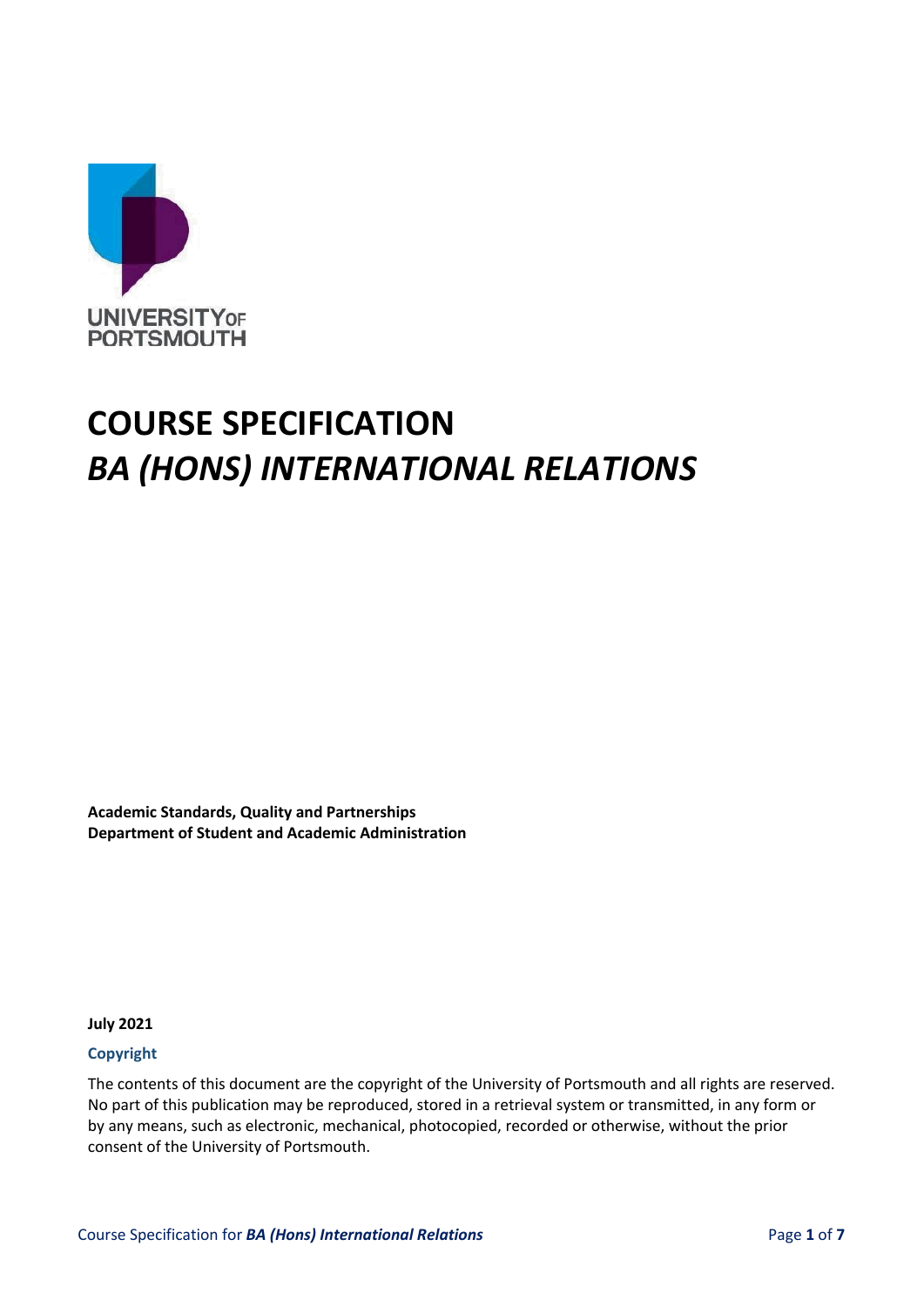# **COURSE SPECIFICATION**

| <b>Course Title</b>                                                    | <b>BA (HONS) INTERNATIONAL RELATIONS</b>                                     |  |
|------------------------------------------------------------------------|------------------------------------------------------------------------------|--|
| <b>Final Award</b>                                                     | BA (Hons)                                                                    |  |
| <b>Exit Awards</b>                                                     | CertHE, DipHE. Ordinary                                                      |  |
| Course Code / UCAS code (if applicable)                                | C2068F, U2068PYC                                                             |  |
| Mode of study                                                          | full time                                                                    |  |
| Mode of delivery                                                       | Campus                                                                       |  |
| Normal length of course                                                | 3 years, 4 years with placement                                              |  |
| Cohort(s) to which this course specification<br>applies                | September 2019 intake onwards                                                |  |
| <b>Awarding Body</b>                                                   | University of Portsmouth                                                     |  |
| <b>Teaching Institution</b>                                            | University of Portsmouth                                                     |  |
| Faculty                                                                | <b>Humanities and Social Sciences</b>                                        |  |
| School/Department/Subject Group                                        | School of Area Studies, Politics and International Relations                 |  |
| School/Department/Subject Group webpage                                | http://www2.port.ac.uk/school-of-social-historical-and-<br>literary-studies/ |  |
|                                                                        | http://www.port.ac.uk/courses/history-politics-and-                          |  |
| Course webpage including entry criteria                                | social-studies/ba-hons-international-relations/                              |  |
| Professional and/or Statutory Regulatory<br><b>Body accreditations</b> | none                                                                         |  |
| <b>Quality Assurance Agency Framework for</b>                          | level 4,5,6                                                                  |  |
| Higher Education Qualifications (FHEQ) Level                           |                                                                              |  |

This course specification provides a summary of the main features of the course, identifies the aims and learning outcomes of the course, the teaching, learning and assessment methods used by teaching staff, and the reference points used to inform the curriculum.

This information is therefore useful to potential students to help them choose the right course of study, to current students on the course and to staff teaching and administering the course.

Further detailed information on the individual modules within the course may be found in the relevant module descriptors and the Course Handbook provided to students on enrolment.

Please refer to th[e Course and Module Catalogue](https://course-module-catalog.port.ac.uk/#/welcome) for further information on the course structure and modules.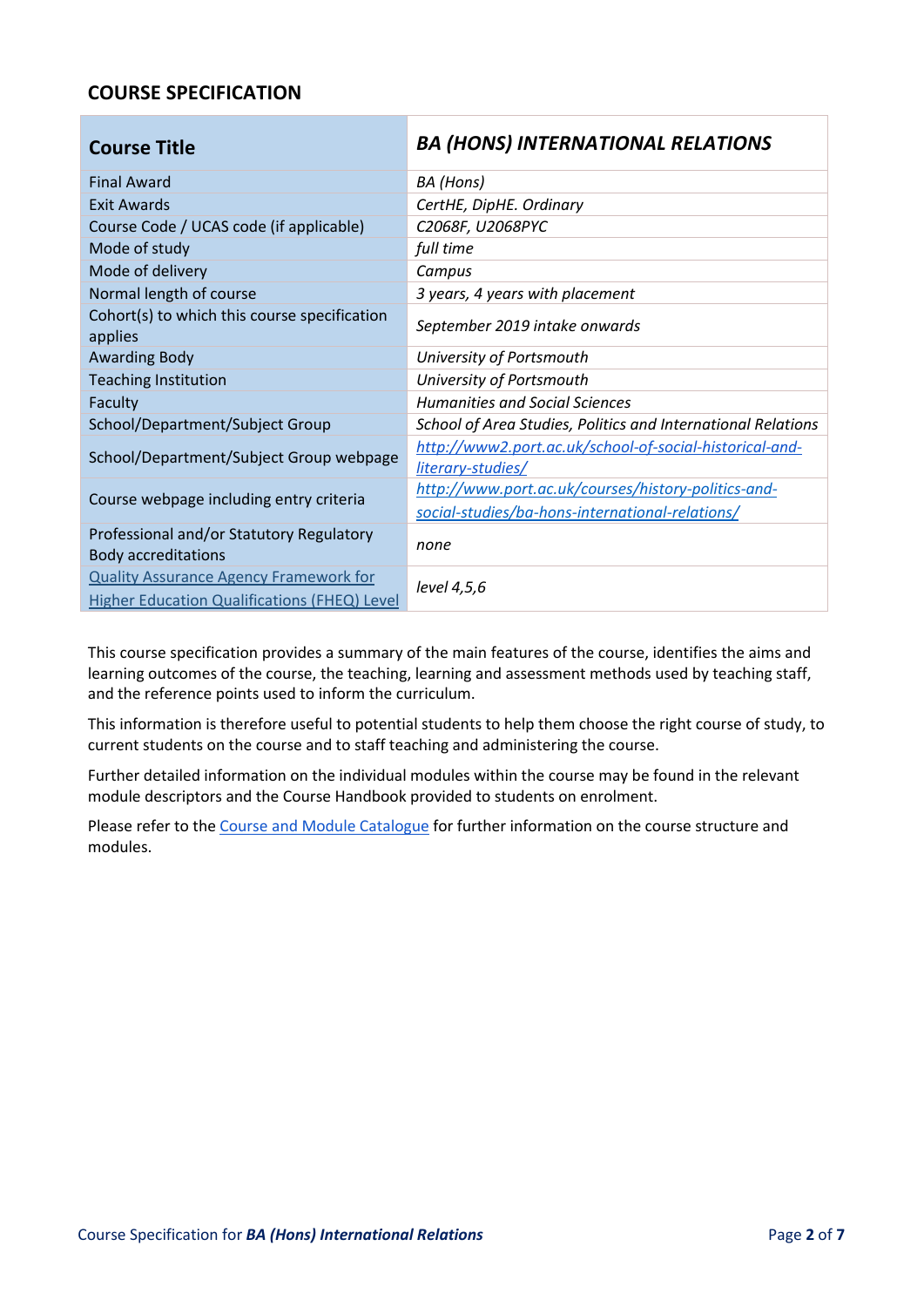## **Educational aims of the course**

- To enable students to develop a sound knowledge and understanding of international relations
- To enable students to understand and apply key concepts, approaches and critiques within the field of International Relations and to develop an appreciation for its contested nature
- To enable students to develop knowledge of historical and contemporary international relations and to encourage critical thinking about a range of international political phenomena (including events, issues, change, values, ideas and institutions) in a global context
- To equip students with the necessary transferable skills for lifelong learning and graduate employment in the context of changing labour markets.
- To provide students with the skills and the knowledge required to maximise career and postgraduate study opportunities
- To provide a framework for students to follow a flexible, coherent programme of study, allowing them to develop specialist interests and knowledge in their main subject and in a minor subject via a Pathway.

This course offers subject Pathways in History, and in International Development, each with a different named exit award. A student who satisfies the Pathway requirements will qualify for the following named awards:

- BA (Hons) International Relations with History
- BA (Hons) International Relations with International Development

Pathways provide flexibility in the course by offering an academically coherent combination of modules in another subject area for a student to undertake alongside their main degree subject. All students apply for the Single Honours degree and follow a common curricula of core modules at level 4. All participating Single Honours degrees include a 20 credit bridging modules for each Pathway. These modules cover essential material on the Single Honours, and also introduce students to the subject Pathways offered at Levels 5 and 6 through their interdisciplinary flavour. The Bridging modules enhance the experience of all students, regardless of whether they opt for a Pathway, by introducing them to related subject areas that complement the main degree subject.

A student chooses whether to continue on the Single Honours programme or join a Pathway when making their options choices for Level 5. In order to satisfy the requirements for the recommendation of the Pathway award a student must have been awarded 40 credits at level 5 and 40 credits in level 6 in subject Pathway units. A student who joins a Pathway at Level 5 but decides that they do not wish to remain on it, can return to the Single Honours Programme at Level 6, with the exception of those programmes subject to professional accreditation requirements.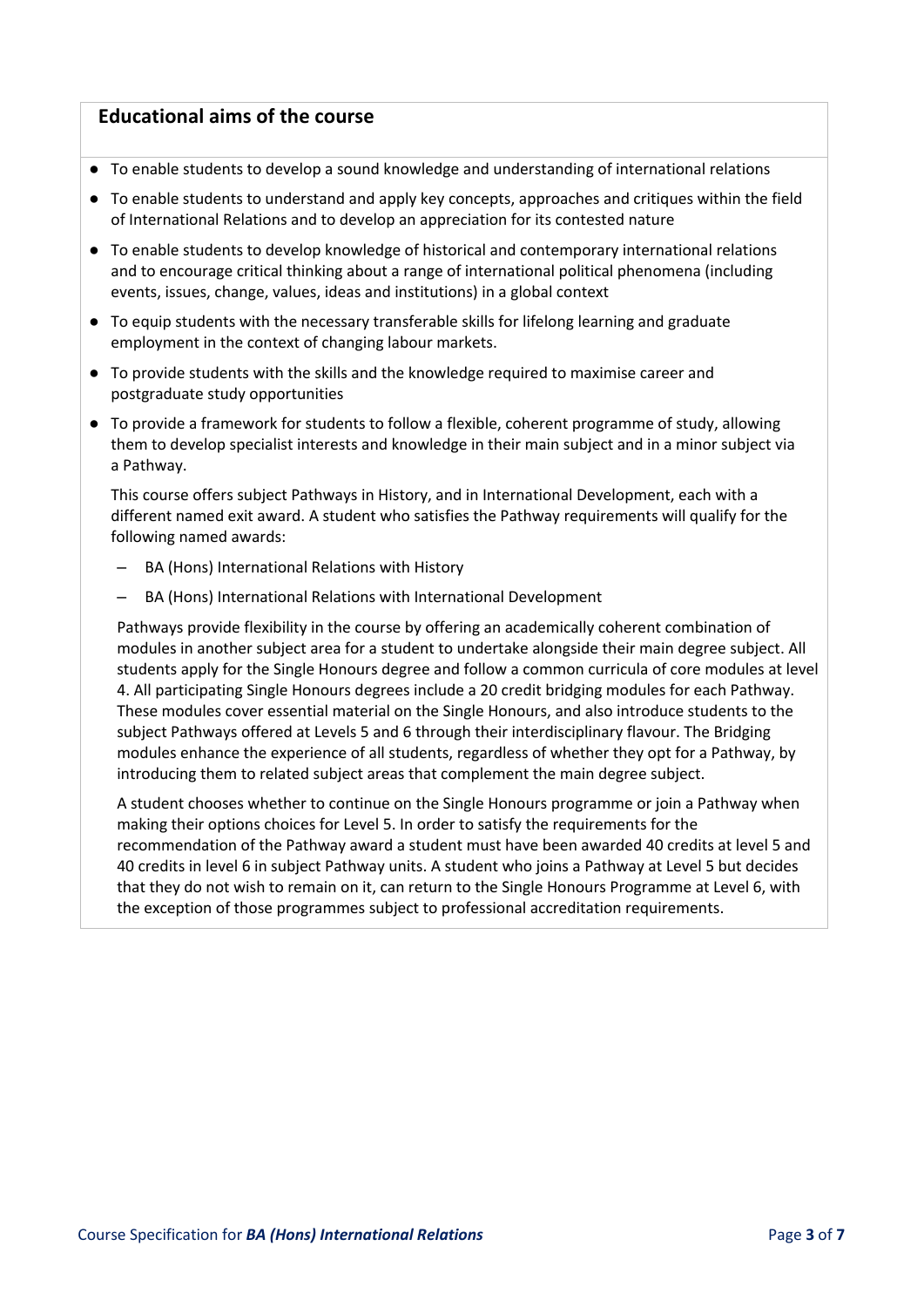# **Course Learning Outcomes and Learning, Teaching and Assessment Strategies**

Th[e Quality Assurance Agency for Higher Education \(QAA\)](http://www.qaa.ac.uk/en) sets out a national framework of qualification levels, and the associated standards of achievement are found in their [Framework for Higher Education](https://www.qaa.ac.uk/en/quality-code/qualifications-and-credit-frameworks) [Qualifications](http://www.qaa.ac.uk/en/Publications/Documents/qualifications-frameworks.pdf) [d](http://www.qaa.ac.uk/en/Publications/Documents/qualifications-frameworks.pdf)ocument.

The Course Learning Outcomes for this course are outlined in the tables below.

#### **A. Knowledge and understanding of:**

| LO<br>number   | <b>Learning outcome</b>                                                                                                                                                                                                                                                                                                                                                                                                                                                                                   | <b>Learning and</b><br><b>Teaching</b><br>methods                                                                              | <b>Assessment</b><br>methods                                                                                        |
|----------------|-----------------------------------------------------------------------------------------------------------------------------------------------------------------------------------------------------------------------------------------------------------------------------------------------------------------------------------------------------------------------------------------------------------------------------------------------------------------------------------------------------------|--------------------------------------------------------------------------------------------------------------------------------|---------------------------------------------------------------------------------------------------------------------|
| A1             | The political significance of multiple polities coexisting and of<br>political boundary drawing and transforming practices (PIR)<br>and, where a pathway is followed, historical knowledge (HI),<br>or the origins, evolution and contemporary dynamics of<br>international development policy and practice (ID)                                                                                                                                                                                          | These are<br>developed through<br>a combination of<br>lectures, seminars,<br>tutorials,                                        | Essays, exams,<br>reports,<br>portfolios,<br>dissertation,<br>presentations,                                        |
| A2             | The concepts, theories and methods used in the study of<br>international relations and, where a pathway is followed, of<br>History (HI), or International Development (ID)                                                                                                                                                                                                                                                                                                                                | workshops, student<br>and tutor led<br>sessions, skills,                                                                       | infographics,<br>projects,<br>reports, seminar                                                                      |
| A <sub>3</sub> | A range of international political phenomena, including the<br>origins, evolution and contemporary dynamics of the<br>international system and the challenges to it; the normative<br>and positive foundations of political ideas; the vocabulary of<br>international political debate; the structure and operation of<br>different international political systems; the social, economic,<br>historical and cultural contexts of political behaviour; and the<br>factors accounting for political change | discussion and<br>knowledge based<br>classes, simulation<br>exercises. Methods<br>vary based on the<br>topics being<br>covered | performance,<br>briefing papers,<br>creating<br>documentaries<br>and blog posts<br>and group and<br>individual work |
| A4             | The contested nature of knowledge and understanding                                                                                                                                                                                                                                                                                                                                                                                                                                                       |                                                                                                                                |                                                                                                                     |
| A <sub>5</sub> | Different interpretations of world political events and issues<br>(PIR) and, where a pathway is followed, ways of constructing<br>and interpreting the past, (HI), or the analysis of development<br>ideas, practices and issues relative to the historical and<br>contemporary context (ID)                                                                                                                                                                                                              |                                                                                                                                |                                                                                                                     |

#### **B. Cognitive (Intellectual or Thinking) skills, able to:**

| LO<br>number   | <b>Learning outcome</b>                                                                                                                                                                                                        | <b>Learning and</b><br><b>Teaching</b><br>methods                                                                                                                                                                                                                                                                                               | <b>Assessment</b><br>methods                         |
|----------------|--------------------------------------------------------------------------------------------------------------------------------------------------------------------------------------------------------------------------------|-------------------------------------------------------------------------------------------------------------------------------------------------------------------------------------------------------------------------------------------------------------------------------------------------------------------------------------------------|------------------------------------------------------|
| <b>B1</b>      | Identify issues for political enquiry; assess their ethical<br>implications; and gather, organise and deploy evidence, data<br>and information from a variety of sources, and communicate<br>ideas, both orally and in writing | These outcomes<br>are primarily<br>reports,<br>developed through<br>portfolios,<br>seminars, tutorials,<br>workshops, student<br>and tutor led<br>sessions, skills,<br>projects,<br>discussion and<br>knowledge based<br>classes, simulation<br>exercises. Methods<br>creating<br>vary based on the<br>topics being<br>and group and<br>covered | Essays, exams,<br>dissertation,                      |
| <b>B2</b>      | Construct reasoned argument, synthesise relevant<br>information and exercise critical judgement                                                                                                                                |                                                                                                                                                                                                                                                                                                                                                 | presentations,<br>infographics,                      |
| B <sub>3</sub> | Recognise the importance of explicit referencing and the<br>ethical requirements of study which requires critical and<br>reflective use of information and communications technology<br>in the learning process                |                                                                                                                                                                                                                                                                                                                                                 | reports, seminar<br>performance,<br>briefing papers, |
| <b>B4</b>      | Identify, investigate, analyse, formulate and advocate<br>solutions to problems                                                                                                                                                |                                                                                                                                                                                                                                                                                                                                                 | documentaries<br>and blog posts                      |
| <b>B5</b>      | Reflect on their own learning and seek and make use of<br>constructive feedback in order to manage their own learning<br>self-critically                                                                                       |                                                                                                                                                                                                                                                                                                                                                 | individual work                                      |

**C. Practical (Professional or Subject) skills, able to:**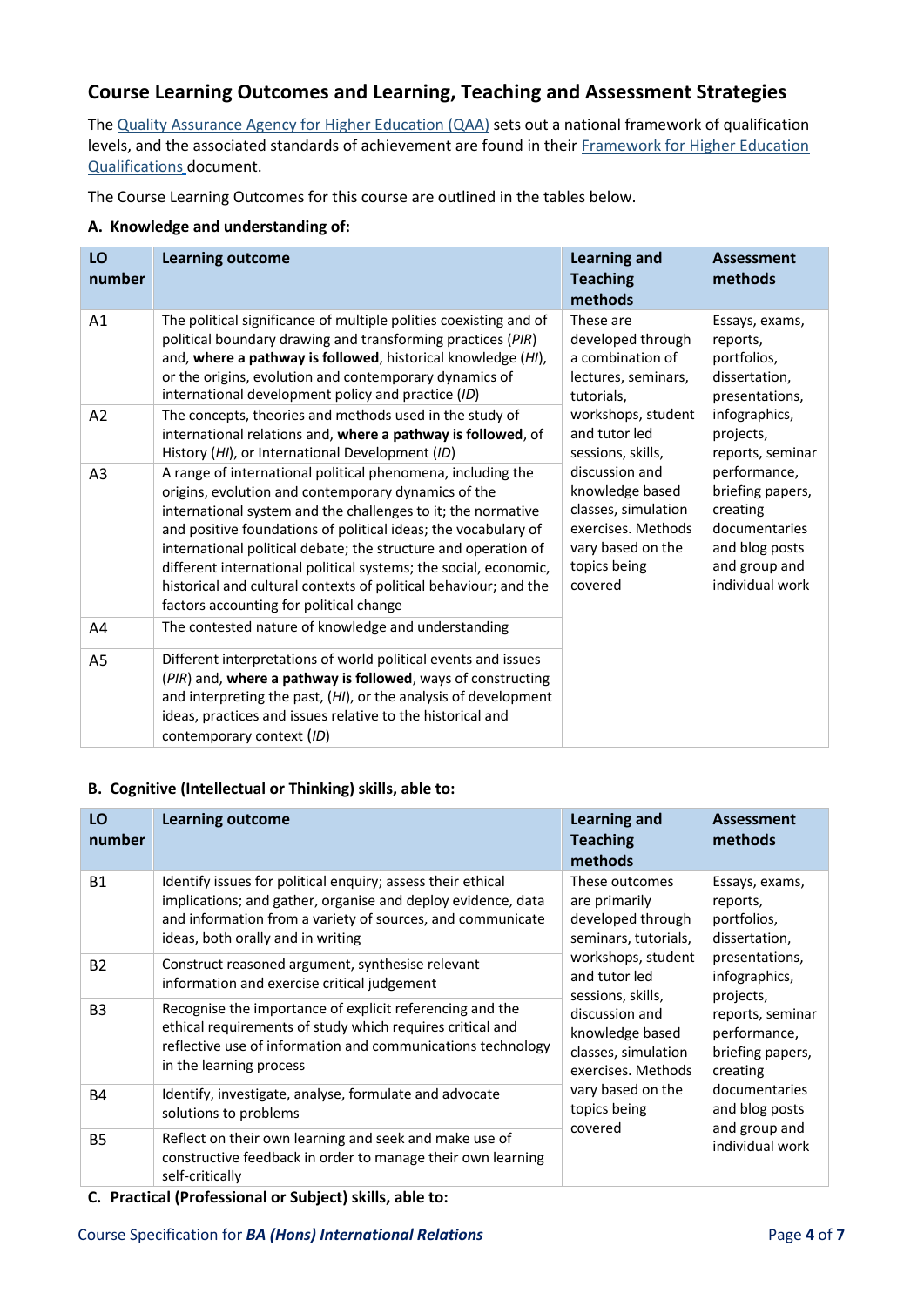| LO<br>number   | <b>Learning outcome</b>                                                                                                                                                                                                                                                                                                                                                                                                                                                                                                                              | <b>Learning and</b><br><b>Teaching</b><br>methods                                                                                                                               | <b>Assessment</b><br>methods                                                                                                                       |
|----------------|------------------------------------------------------------------------------------------------------------------------------------------------------------------------------------------------------------------------------------------------------------------------------------------------------------------------------------------------------------------------------------------------------------------------------------------------------------------------------------------------------------------------------------------------------|---------------------------------------------------------------------------------------------------------------------------------------------------------------------------------|----------------------------------------------------------------------------------------------------------------------------------------------------|
| C1             | Describe and illustrate the nature of international relations,<br>including definitions of the boundaries of the political and,<br>where a pathway is followed, the ability to address<br>historical problems (HI), or analyse, assess, and<br>communicate empirical sociological information (SOC)                                                                                                                                                                                                                                                  | These outcomes<br>are developed<br>primarily through<br>lectures, seminars,<br>tutorials,                                                                                       | Essays, exams,<br>reports,<br>portfolios,<br>dissertation,<br>presentations,                                                                       |
| C <sub>2</sub> | Demonstrate familiarity with a range of key concepts,<br>theories and methods employed in the study international<br>relations, and the strengths and weaknesses of these<br>approaches and, where a pathway is followed, competence<br>in specialist skills which are necessary for some areas of<br>historical analysis and understanding (HI), or, awareness of<br>cultural assumptions, including their own, and the ways in<br>which these impact on an interpretation of others in the<br>context of international development engagement (ID) | workshops, student<br>and tutor led<br>sessions, skills,<br>discussion and<br>knowledge based<br>classes, simulation<br>exercises. Methods<br>vary based on the<br>topics being | infographics,<br>projects, reports,<br>seminar<br>performance,<br>briefing papers,<br>creating<br>documentaries<br>and blog posts<br>and group and |
| C <sub>3</sub> | Describe and illustrate a range of international political<br>phenomena, including the origins, evolution and<br>contemporary dynamics of the international system and the<br>challenges to it; the normative and positive foundations of<br>political ideas; the vocabulary of international political<br>debate; the structure and operation of different<br>international political systems; the social, economic,<br>historical and cultural contexts of political behaviour; and<br>the factors accounting for political change                 | covered                                                                                                                                                                         | individual work                                                                                                                                    |
| C4             | Describe and illustrate the contested nature of knowledge<br>and understanding                                                                                                                                                                                                                                                                                                                                                                                                                                                                       |                                                                                                                                                                                 |                                                                                                                                                    |
| C <sub>5</sub> | Describe and illustrate different interpretations of<br>international political issues and events.                                                                                                                                                                                                                                                                                                                                                                                                                                                   |                                                                                                                                                                                 |                                                                                                                                                    |

## **D. Transferable (Graduate and Employability) skills, able to:**

| LO<br>number   | <b>Learning outcome</b>                                                                                                                                                                                              | <b>Learning and</b><br><b>Teaching</b><br>methods                                                                                                                                                                                                                                                           | <b>Assessment</b><br>methods                               |
|----------------|----------------------------------------------------------------------------------------------------------------------------------------------------------------------------------------------------------------------|-------------------------------------------------------------------------------------------------------------------------------------------------------------------------------------------------------------------------------------------------------------------------------------------------------------|------------------------------------------------------------|
| D <sub>1</sub> | Identify issues for enquiry; assess their ethical implications;<br>and gather, organise and deploy evidence, data and<br>information from a variety of sources, and communicate<br>ideas, both orally and in writing | These outcomes<br>are developed<br>primarily through<br>seminars, tutorials,                                                                                                                                                                                                                                | Essays, exams,<br>reports,<br>portfolios,<br>dissertation, |
| D <sub>2</sub> | Use communication and information technologies for the<br>retrieval and presentation of information                                                                                                                  | workshops, student<br>and tutor led                                                                                                                                                                                                                                                                         | presentations,<br>infographics,                            |
| D <sub>3</sub> | Collaborate with others to achieve common goals.                                                                                                                                                                     | sessions, skills,<br>projects, reports,<br>discussion and<br>seminar<br>performance,<br>knowledge based<br>classes, simulation<br>briefing papers,<br>exercises. Methods<br>creating<br>vary based on the<br>documentaries<br>topics being<br>and blog posts<br>and group and<br>covered<br>individual work |                                                            |
| D <sub>4</sub> | Identify, investigate, analyse and advocate solutions to<br>problems via an ability to develop a reasoned argument,<br>synthesise relevant information and exercise critical<br>judgement                            |                                                                                                                                                                                                                                                                                                             |                                                            |
| D <sub>5</sub> | Manage their own learning and undertake academic work<br>with guidance, feedback, and support feedback to review<br>critically their own performance                                                                 |                                                                                                                                                                                                                                                                                                             |                                                            |

# **Academic Regulations**

The current University of Portsmouth **Academic Regulations** will apply to this course.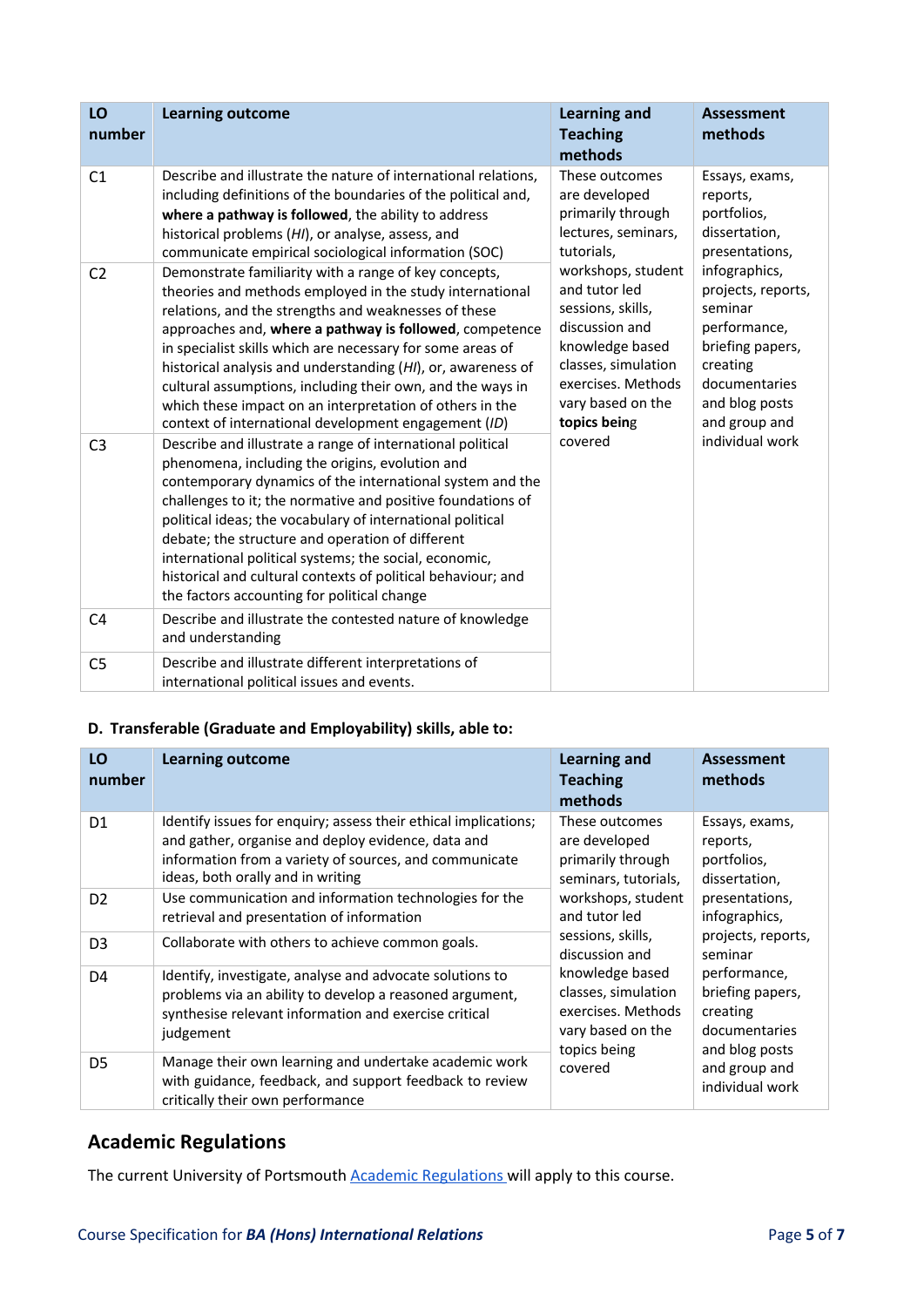# **Support for Student Learning**

The University of Portsmouth provides a comprehensive range of support services for students throughout their course, details of which are available at the [MyPort](http://myport.ac.uk/) student portal.

In addition to these University support services this course also provides support within the School from the Senior Tutor, Learning Development Tutors and Personal Tutorial system.

# **Evaluation and Enhancement of Standards and Quality in Learning and Teaching**

The University of Portsmouth undertakes comprehensive monitoring, review and evaluation of courses within clearly assigned staff responsibilities. Student feedback is a key feature in these evaluations, as represented in ou[r Policy for Listening to and Responding to the Student Voice](http://policies.docstore.port.ac.uk/policy-069.pdf) [w](http://policies.docstore.port.ac.uk/policy-069.pdf)here you can also find further information.

# **Reference Points**

The course and outcomes have been developed taking account of:

- [University of Portsmouth Curriculum Framework Specification](http://policies.docstore.port.ac.uk/policy-217.pdf?_ga=2.262170252.1863271531.1625471462-353504235.1613498042)
- [University of Portsmouth Strategy](https://www.port.ac.uk/about-us/our-ambition/our-strategy)
- [University of Portsmouth Code of Practice for Work-based and Placement Learning](http://policies.docstore.port.ac.uk/policy-151.pdf)
- [Quality Assurance Agency UK Quality Code for Higher Education](https://www.qaa.ac.uk/quality-code)
- [Quality Assurance Agency Qualification Characteristic Statements](https://www.qaa.ac.uk/quality-code/characteristics-statements)
- [Quality Assurance Agency Subject Benchmark Statement for Politics and International Relations](https://www.qaa.ac.uk/docs/qaa/subject-benchmark-statements/subject-benchmark-statement-politics-and-international-relations.pdf?sfvrsn=73e2cb81_5)
- [Quality Assurance Agency Framework for Higher Education Qualifications](https://www.qaa.ac.uk/quality-code/qualifications-frameworks)
- Vocational and professional experience, scholarship and research expertise of the University of Portsmouth's academic members of staff

### **Disclaimer**

The University of Portsmouth has checked the information provided in this Course Specification and will endeavour to deliver this course in keeping with this Course Specification. However, changes to the course may sometimes be required arising from annual monitoring, student feedback, and the review and update of modules and courses.

Where this activity leads to significant changes to modules and courses there will be prior consultation with students and others, wherever possible, and the University of Portsmouth will take all reasonable steps to minimise disruption to students.

It is also possible that the University of Portsmouth may not be able to offer a module or course for reasons outside of its control, for example, due to the absence of a member of staff or low student registration numbers. Where this is the case, the University of Portsmouth will endeavour to inform applicants and students as soon as possible, and where appropriate, will facilitate the transfer of affected students to another suitable course.

# **Copyright**

The contents of this Course Specification are the copyright of the University of Portsmouth and all rights are reserved. No part of this publication may be reproduced, stored in a retrieval system or transmitted, in any form or by any means, such as electronic, mechanical, photocopied, recorded or otherwise, without the prior consent of the University of Portsmouth.